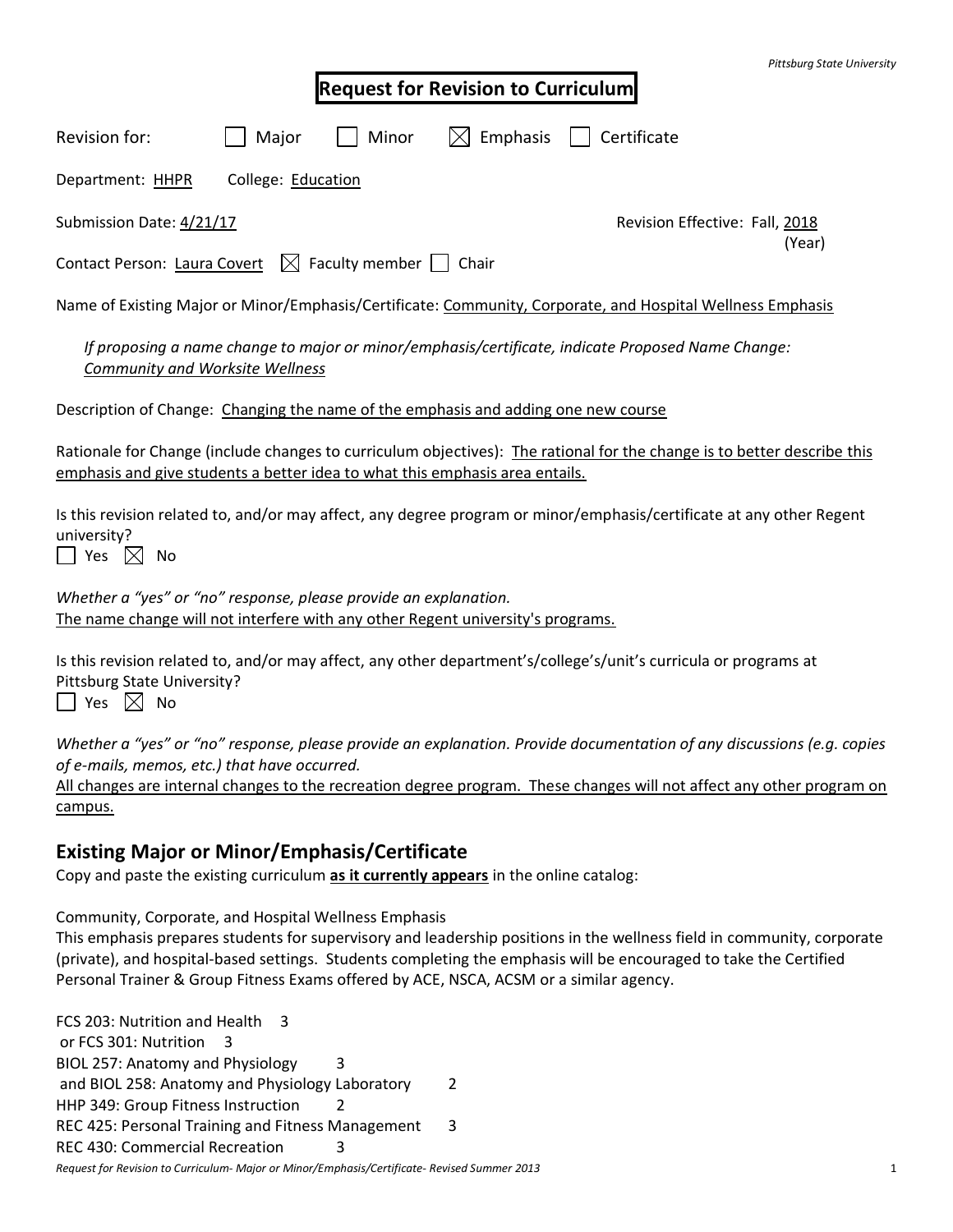HHP 460: Kinesiology 3 HHP 464: Physiology of Exercise 3 \*\*\*\*\*Community, Corporate and Hospital Wellness Emphasis requires a minor in Business Administration, Dance, Marketing, Public Health, or Exercise Science (21 hours). FCS 203 Nutrition and Health will satisfy a portion of the general education Health and Well-Being area.

## **Proposed Major or Minor/Emphasis/Certificate:**

List below, the proposed curriculum **as you wish it to appear** in the online catalog:

COMMUNITY AND WORKSITE WELLNESS

This emphasis prepares students for supervisory and leadership positions in the wellness field in community, corporate (private), and hospital-based settings. Students completing the emphasis will be encouraged to take the Certified Personal Trainer & Group Fitness Exams offered by ACE, NSCA, ACSM or a similar agency.

REC 350: Promoting Community and Worksite Wellness 3

FCS 203: Nutrition and Health 3

or FCS 301: Nutrition 3

BIOL 257: Anatomy and Physiology 3

and BIOL 258: Anatomy and Physiology Laboratory 2

HHP 349: Group Fitness Instruction 2

REC 425: Personal Training and Fitness Management 3

REC 430: Commercial Recreation 3

HHP 460: Kinesiology 3

HHP 464: Physiology of Exercise 3

Community and Worksite Wellness emphasis requires elective: BIOL 257 & 258. A minor is to be completed in Dance, Exercise Science, Business Administration, Marketing,Public Health, Gerontology, Spanish, or International Business.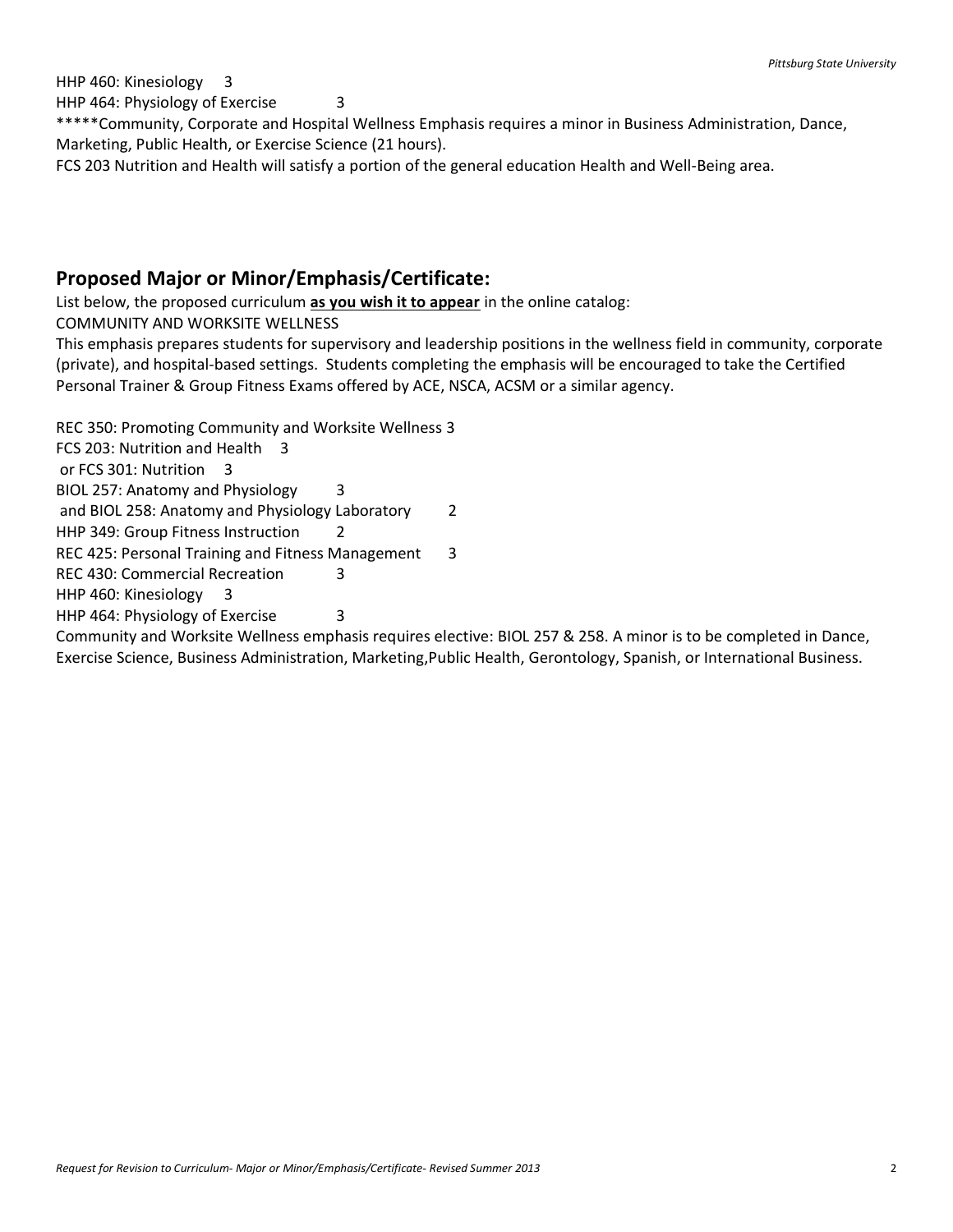## **Additional Questions**

- 1. Additional resources required (e.g. library or multimedia resources, technology, space, major expense, etc.): 0
- 2. Will any additional student fees be required (e.g. equipment, clothing, travel, licensing, etc.)?  $\Box$  Yes  $\Box$  No If "yes," please realize that it will need to gain approval of the President's Council.

Please give the rationale for additional student fees:

- 3. Will this revision have specific General Education courses required?  $\Box$  Yes  $\boxtimes$  No *Please realize that it will need to gain approval of the General Education Committee.*
- 4. Will this revision affect any education majors?  $\Box$  Yes  $\boxtimes$  No *If "yes," please realize that it will need to have the approval of the Council for Teacher Education*.
- 5. What additional costs will be required for this modification (e.g. staffing, equipment, etc.)? 0

## **Additional Questions for certificate only:**

- 1. Are students pursuing only this certificate eligible for federal financial assistance based on federal guidelines? (minimum of 24 hours)  $\Box$  Yes  $\Box$  No
- 2. Does the course content contained within this certificate provide relevance to employment opportunities or meet professional objectives for the student?  $\Box$  Yes  $\Box$  No

*If "yes," to both questions, it is the department's responsibility to send a copy of this legislation form to the Director of Financial Assistance to initiate Department of Education approval.*